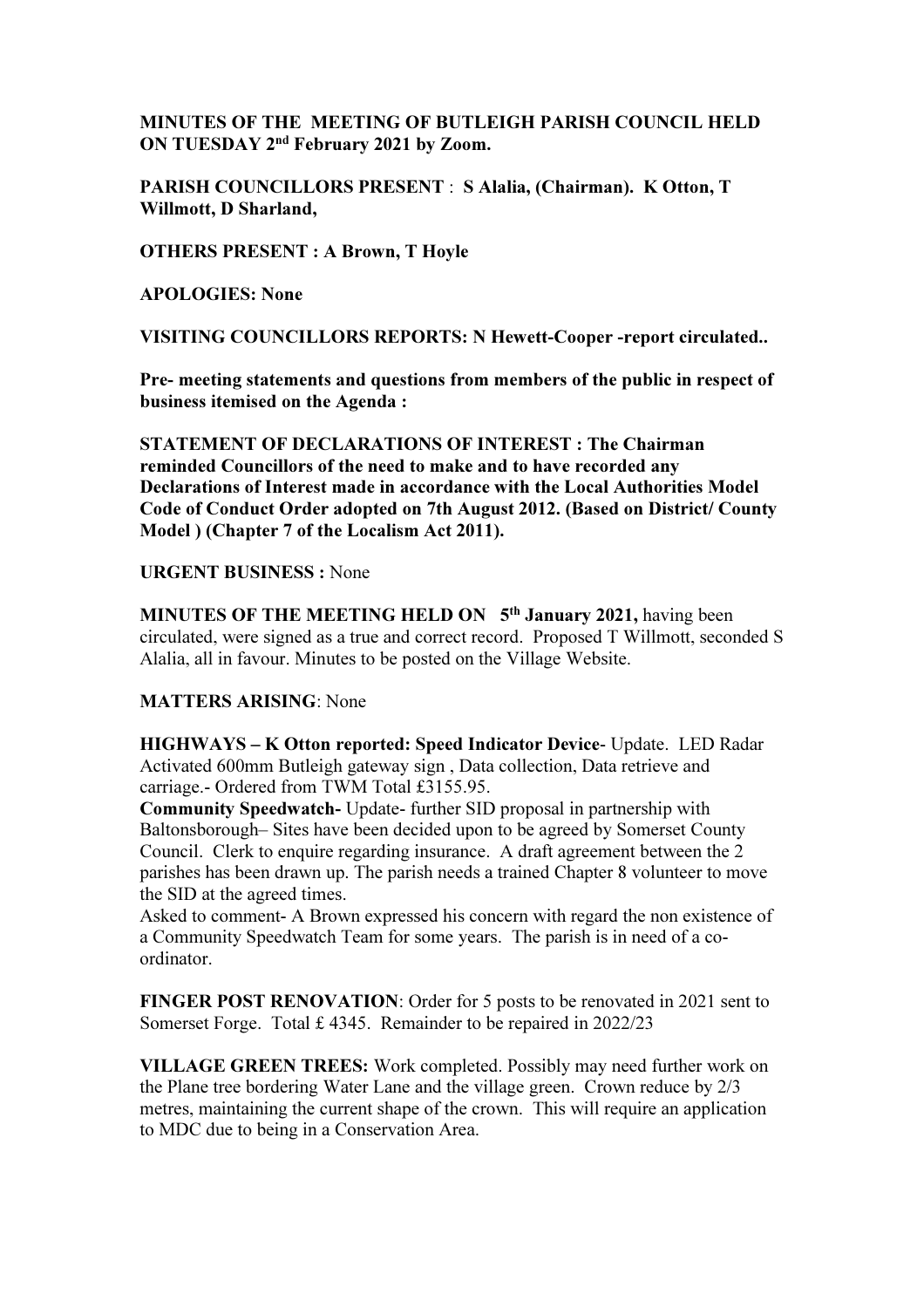## PLANNING APPLICATIONS :

| <b>Application Number</b> | <b>Proposal</b>                                                                                                                                                                                                                           | <b>Applicant &amp; Location</b>                                              |
|---------------------------|-------------------------------------------------------------------------------------------------------------------------------------------------------------------------------------------------------------------------------------------|------------------------------------------------------------------------------|
| 2020/2416/FUL             | Proposed creation of<br>biodiversity &<br>swimming pond with<br>associated engineering<br>work<br><b>Recommend</b><br><b>Approval-Proposed T</b><br>Willmott, seconded D<br>Sharland. All in<br>favour                                    | <b>S</b> Andrews<br><b>Wootton House, Back</b><br>Lane, Butleigh<br>Wootton. |
| 2021/0123/HDG             | <b>Application for</b><br>hedgerow removal.<br><b>Removal of 4</b><br>hedgerows and<br>replanting in order to<br>lay a new water main.<br><b>Recommend</b><br><b>Approval-Proposed T</b><br>Willmott, seconded K<br>Otton. All in favour. | <b>Ben Sands</b>                                                             |
| <b>Decisions</b>          |                                                                                                                                                                                                                                           |                                                                              |
| 2020/2387/HSE             | <b>Erection of rear single</b><br>storey extension-<br><b>Approved</b>                                                                                                                                                                    | <b>M Crocker-Gaines</b><br>11 Holm Oaks                                      |
| 2020/2498/TCA             | Works to trees in a<br><b>Conservation Area.</b><br><b>Approved</b>                                                                                                                                                                       | <b>G</b> de Wilton<br><b>Dyers Orchard,</b><br><b>Water Lane.</b>            |
| 2020/1878/TCA             | Proposed works to<br>tress in a<br><b>Conservation Area</b>                                                                                                                                                                               | <b>B</b> Barnes<br>31 High Street                                            |

The Clerk brought the MDC Planning Bulletin dated 2nd February to Councillors attention. Due to Covid 19, validation of applications, planning decisions, consultation responses, site visits and extensions of time regarding the Phosphate issue are delayed or will be carried out in a different way. They will not be automatically sending out decision notices, therefore the Clerk has registered on the Public Access System and has requested that current applications that have not been determined are tracked. Being tracked means that we are alerted when a decision is made or revised plans are received.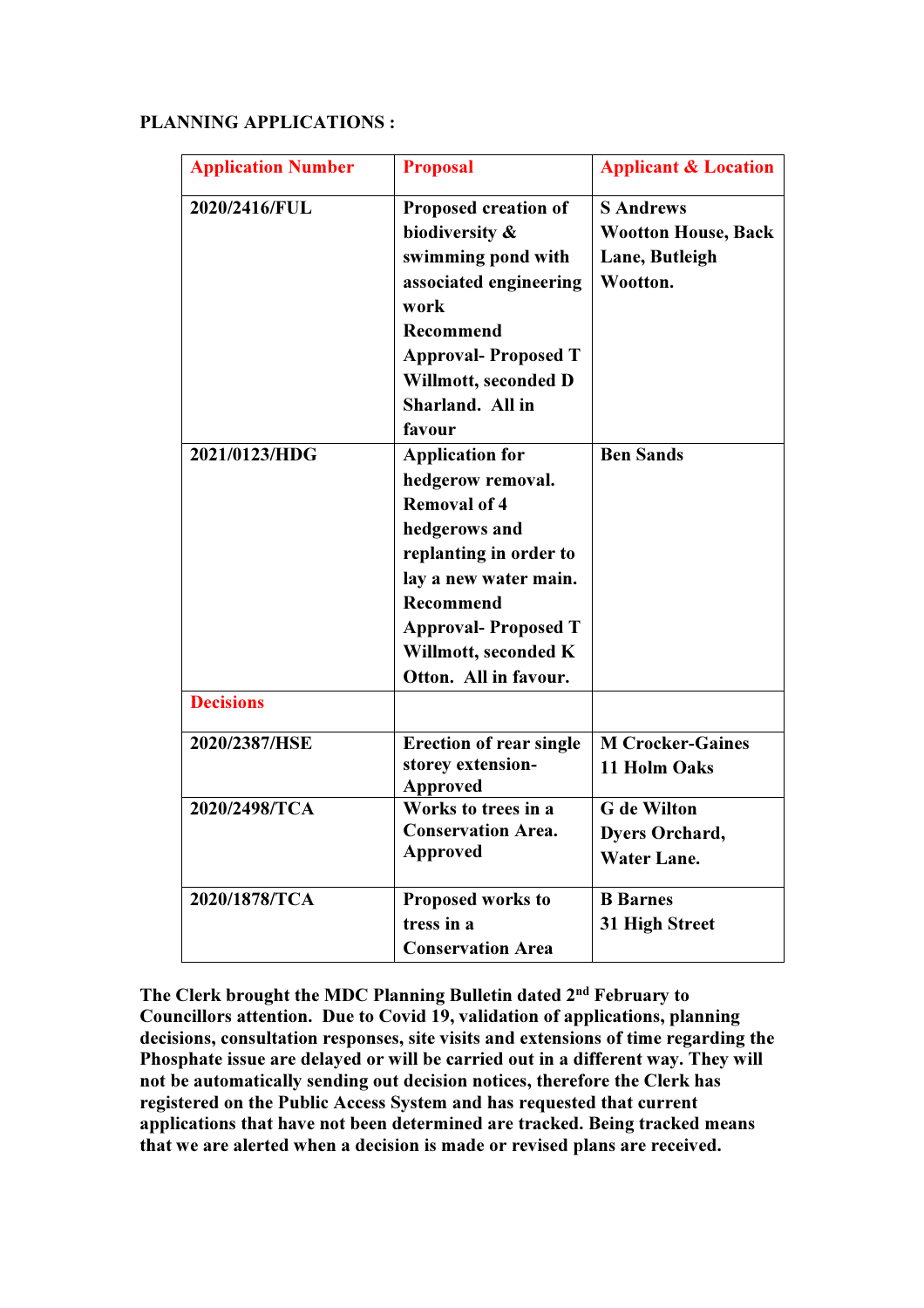| <b>FINANCE REPORT</b> |                      |             |                      |
|-----------------------|----------------------|-------------|----------------------|
| <b>CURRENT AC</b>     |                      | <b>BRAC</b> |                      |
| <b>BALANCE</b>        | $£$ 10726.06 BALANCE |             | £7645.38             |
|                       |                      | Interest    | f<br>$\overline{18}$ |
| <b>Balance</b>        | $£ 10726.06$ Balance |             | £ 7645.56            |

| <b>Telecom Fund</b>        |                                            |
|----------------------------|--------------------------------------------|
| <b>Finger posts</b>        | £ 1056.39                                  |
| <b>Village Green Maint</b> | £ 450.00 Spend pending on tree maintenance |
| <b>Heritage Trail</b>      | $\text{\pounds}$ 99.12 Spend pending       |
|                            | Total £1605.51                             |

## Footpaths Money left uncommitted £ 224.93

Proposed S Alalia, seconded T Willmott, all in favour.

FINANCIAL APPROVALS : : Resolutions to approve the following expenditure : Adam Clarke Tree Surgeon £450. M Day Heritage Trail £99.12 Proposed S Alalia , seconded T Willmott. All in favour

CO-OPTION OF R CHADDOCK: Proposed S Alalia, seconded T Willmott. All in favour

POST COVID DISCUSSIONS: Happy to hear from groups in the village if they have anything planned.

CORRESPONDENCE: Somerset Sight is a local charity which has been supporting sight impaired people across Somerset for over a hundred years and in 2019 won the Queens Award for Voluntary Service.

One of our services is the Volunteer Visiting Service whereby volunteers are matched locally with a sight impaired person for regular visits for company and support, and also helps alleviate their loneliness and isolation.

Volunteers help with a variety of tasks such as reading, correspondence, or making appointments, going out for a drive or just a cup of tea and a chat. Many volunteers get great satisfaction and enjoyment from their voluntary work, many friendships are formed and the people they support very much look forward to their visits. At the current time as face to face visits are not permissable, the service continues with regular phone calls until such time as a visit is allowed again.

For anyone who is sight impaired and would like to know more about our services or if anyone would like to volunteer for the Visiting Service, please contact us on 01823 333818 for further information.